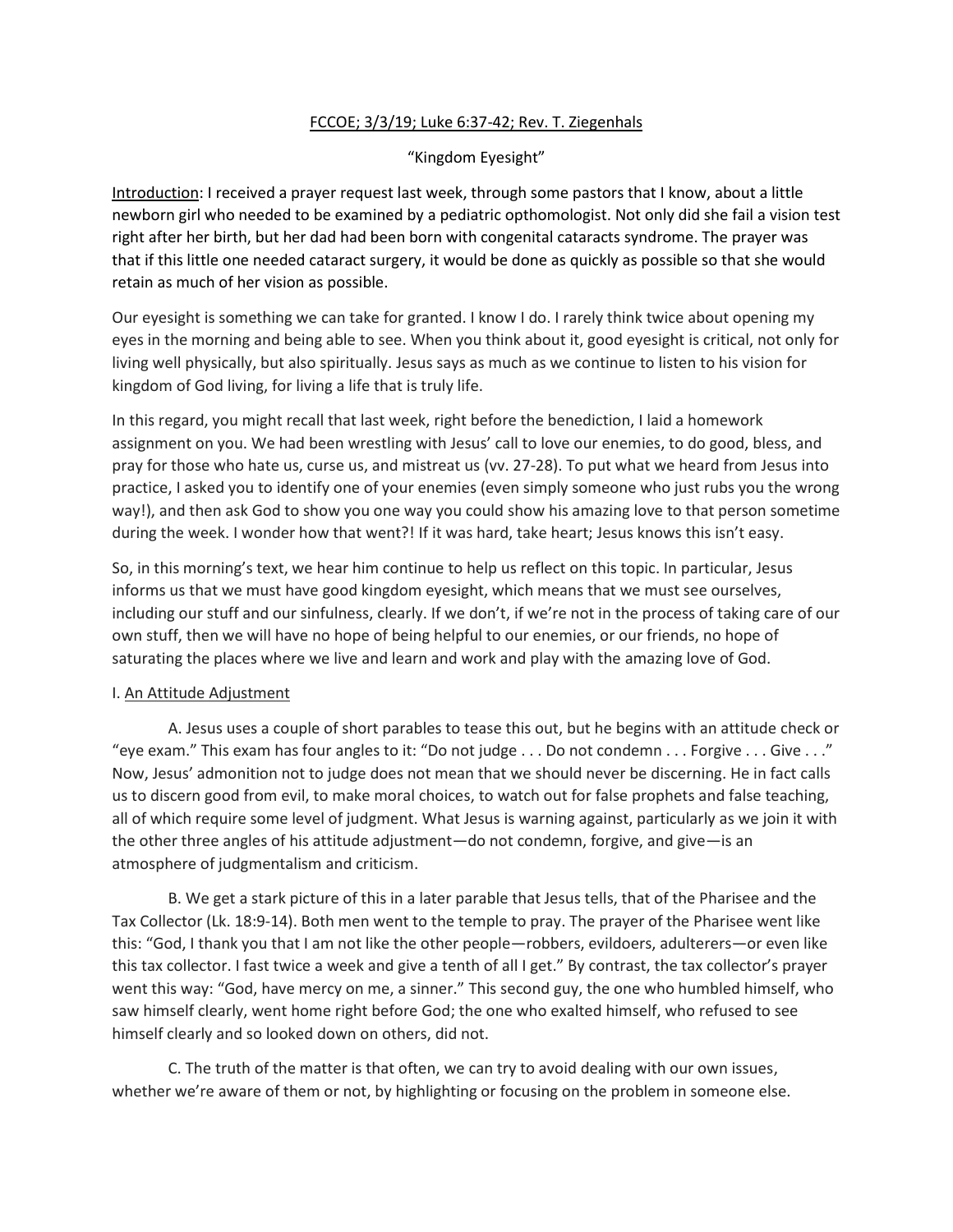Consciously, or subconsciously, we attempt to build ourselves up by tearing others down. Or, we may be well aware of our faults, but are having are a hard time receiving the forgiveness Jesus offers and so we continue to judge ourselves harshly. That, in turn, becomes an easy pathway to judging others.

#### II. Two Parables of Insight

A. Seen in this light, the two parables that follow serve to illustrate the danger of being blind to, or unwilling to acknowledge, one's faults, all while still judging or condemning others. In the first, which strikes me as the kind of commercial the folks at Geico might produce, two blind men are pictured stumbling around together before both eventually fall into a pit. What Jesus want us to see is the problem a teacher would have in leading a student toward life if he, the teacher, hadn't first dealt with his or her own stuff, their own sinfulness. The student will not have been helped and, even worse, will be in danger of ending up just like his blind, clueless teacher.

B. In the second, we're given a picture—it's almost like a caricature or an editorial cartoon—of someone trying to help another remove a speck of sawdust from their eye but is unable to. The prospective helper can't see well enough to help because of the huge plank that is in his own eye that he has, so far, ignored. Well might we imagine that the speck and the plank are from the same beam, affirming that what we criticize or judge in others is often what we're struggling with ourselves. Jesus quite clearly instructs us to deal with our own stuff first. If we don't, we're being hypocritical. If we do, we might just be able to have the kind of gracious eyesight that will enable us to help the one who is struggling.

C. I happened to be reading this week through the two NT letters of Peter and came across in his second letter an intriguing comment on our spiritual, kingdom eyesight and the effect that it can have. Peter begins by affirming for us that God has given us all we need to leave behind our old, sinful way of life and grow into the new kind of life that Jesus died and rose to make available to us. To that end, Peter encourages his readers to add to their faith virtues like goodness, knowledge, perseverance, mutual affection, and love. And then he says: "For if you possess these qualities in increasing measure, they will keep you from being ineffective and unproductive in your knowledge of our Lord Jesus Christ. But whoever does not have them is nearsighted and blind, forgetting that they have been cleansed from their past sins" (2 Pe. 1:5-9).

The point is that if we forget *we* were once enemies of God (cf. Ro. 5:10), that we needed cleaning from our sin, then we are nearsighted and blind and will not have the goodness and affection and love to offer to another, even our enemy. Any judgment that goes on should be left in God's hands. As the psalmist reminded us earlier, anything or anyone that is wicked or evil God in his wisdom and justice will take care of in his timing (92). Our call is to love.

### III. A Proverb of Joy

A. Tucked in between all of his teaching in this sermon on the plain is what we might call a proverb of joy, or abundance that Jesus slips in: "A good measure, pressed down, shaken together and running over, will be poured into your lap. For with the measure you use, it will be measured to you" (Lk. 6:38b). This is an image taken from the marketplace in Jesus' day. The scene is the purchase of a commodity, like grain. Instead of being poured out in as skimpy a fashion as possible, the grain in the measuring container is pressed down and then the container is shaken so that there is no empty space